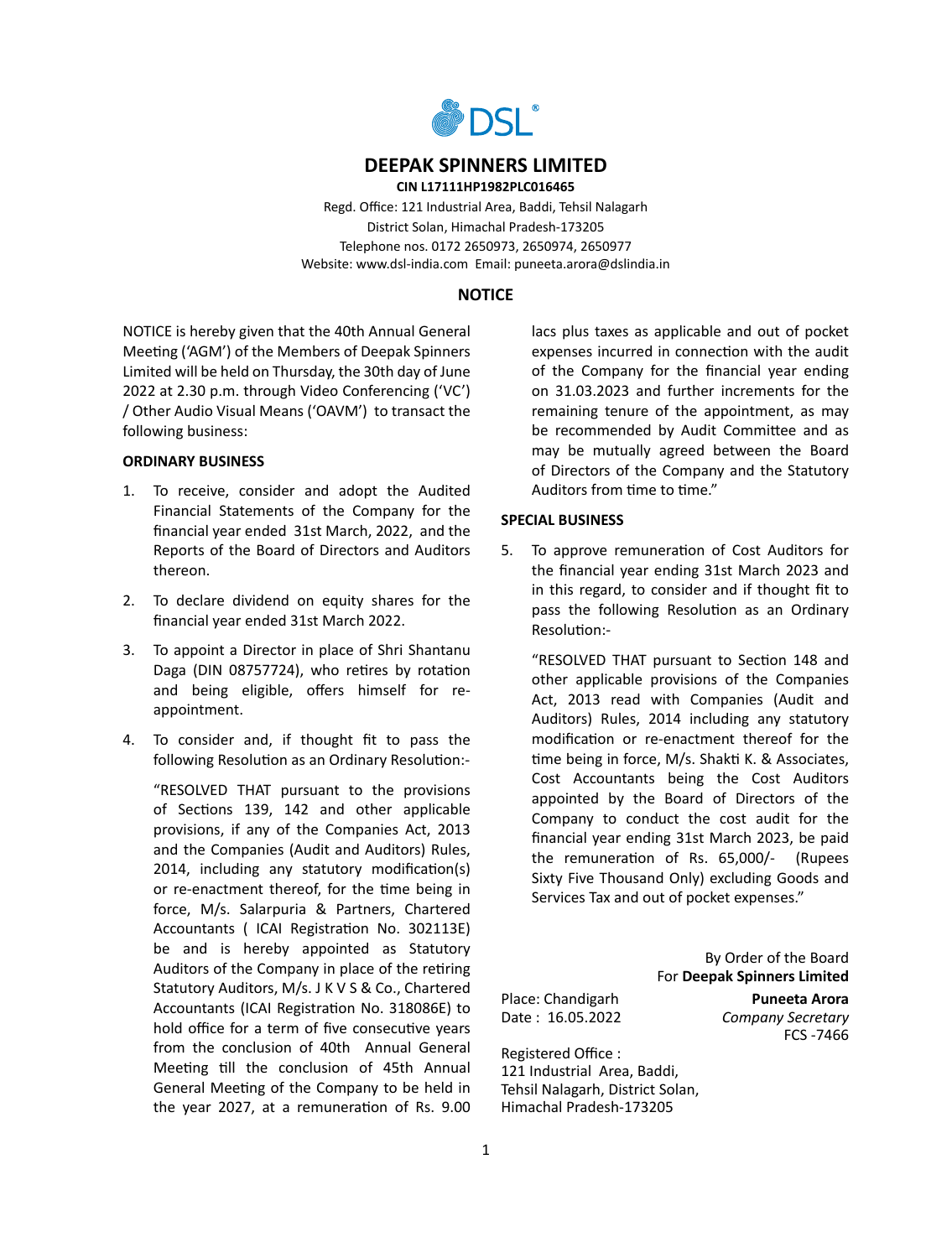

## **NOTES**

- 1. The Register of Members and the Share Transfer books of the Company will remain closed from **Friday, 24th June 2022 to Thursday 30th June 2022 both days inclusive)** for annual closing.
- 2. The Explanatory Statement pursuant to Section 102 of the Companies Act, 2013, which sets out material facts concerning the business under Item No. 4 & 5 of the accompanying Notice is annexed hereto.
- 3. Details as required under Regulation 26(4) and 36(3) of the SEBI (Listing Obligations and Disclosure Requirements) Regulations, 2015 ('Listing Regulations') and Secretarial Standard on General Meetings (SS-2) in respect of the Director seeking re-appointment at the AGM, forms integral part of the notice. The Director has furnished the requisite declarations for his appointment/re-appointment.
- 4. In view of Covid-19 pandemic, the Ministry of Corporate Affairs, Government of India ('MCA') has vide its General Circular (GC) dated 5th May 2020 read with GC no. 14/2020 dated 8th April 2020. GC no. 17/2020 dated 13th April 2020, and GC No. 02/2021 dated 13th January 2021, GC no. 20/2021 dated 8th December 2021 and GC no. 2/2022 and 3/2022 dated 5th May 2022 (collectively referred to as 'MCA Circulars') allowing inter-alia, to conduct AGMs through VC or OAVM on or before 31.12.2022 without the physical presence of the Members at a common venue.

Further, the aforesaid MCA circulars and the Securities and Exchange Board of India ('SEBI') vide its Circular dated 12th May 2020, and 15th January 2021 the validity of which has been extended till 31st December 2022 vide its Circular No. SEBI/HO/CFD/CMD2/CIR/P/2022/62 dated 13th May 2022 ('SEBI Circulars'), due to the Covid-19 pandemic, provided relaxation from dispatching physical copies of Annual Report to shareholders who have not registered their email addresses with the Company.

In compliance with the provisions of the Companies Act, 2013 ('the Act'), Listing Regulations and MCA Circulars, the 40th AGM of the Company is being held through VC/

OAVM on Thursday, 30th June 2022 at 2.30 p.m.. The deemed venue for the 40th AGM will the registered office of the Company at 121, Industrial Area, Baddi, Tehsil Nalagarh, District Solan, Himachal Pradesh-173205.

- 5. Since this AGM is being held pursuant to the MCA Circulars through VC / OAVM, the requirement of physical attendance of members has been dispensed with. Accordingly, in terms of the MCA Circulars, the facility for appointment of proxies by the members under Section 105 of the Act will not be available for this AGM and hence the Proxy form, Attendance Slip and Route Map of the AGM Venue are not annexed to this Notice. However, in pursuance of Section 112 and Section 113 of the Act, representatives of the members may be appointed for the purpose of voting through remote e-Voting, for participation in the 40th AGM through VC / OAVM facility and e-Voting during the 40th AGM
- 6. The Company has connectivity with both National Securities Depository Limited ('NSDL') and Central Depository Services (India) Limited ('CDSL') under ISIN No INE272C01013.
- 7. Corporate members intending to authorize their representatives to attend the Meeting are requested to send a scanned certified copy of the board resolution (pdf format) authorizing their representatives to attend and vote on their behalf at the meeting. The said resolution / authorization shall be sent to the scrutinizer by email through its registered email address to ajaykcs@gmail.com with a copy marked to helpdesk.evoting@cdslindia.com.
- 8. Members seeking any information with regard to the accounts or any matter to be placed at the AGM are requested to write to the Company on or before Thursday, 23rd June 2022 mentioning their names, DPID and Client ID or Folio number, email id, mobile number through email at puneeta.arora@dslindia.in. The same will be replied by the Company suitably. Documents referred to in this Notice will be made available for inspection as per applicable statutory requirements.
- 9. In compliance with the aforesaid MCA Circulars and SEBI Circulars, Notice of AGM along with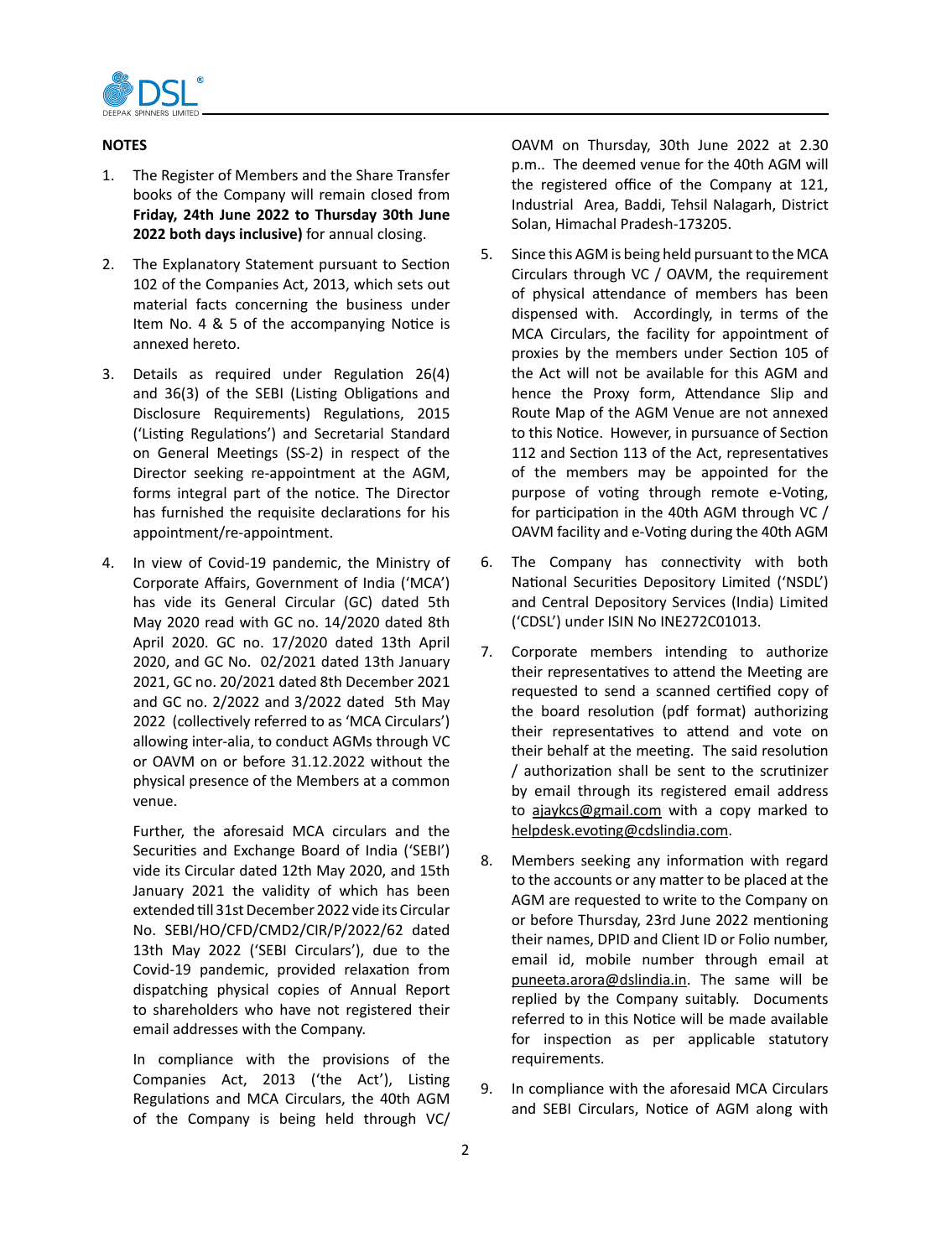

the Annual Report is being sent only through electronic mode to those members whose email addresses are registered with the Company / Depositories. Members may note that the Notice and Annual report will also be available on the Company's website www.dsl-india.com, website of stock exchange, BSE Limited at www. bseindia.com and on the website of CDSL, at www.evotingindia.com.

- 10. The Registrar and Transfer Agents (RTA) of the Company are M/s. Maheshwari Datamatics Private Limited, 23, R. N. Mukherjee Road, 5th Floor, Kolkata – 700 001, for both physical and demat segment of equity shares. Members are requested to send all their correspondence at the above address of RTA. For any communication, the shareholders may also send requests and queries to email ids: mdpldc@yahoo.com and puneeta.arora@dslindia.in.
- 11. REGISTRATION OF EMAIL ADDRESSES Eligible members whose e-mail addresses are not registered with the Company / Depository Participants, are requested to provide the same to the Registrar and Transfer Agent by visiting this link https://mdpl.in/form
- 12. Members holding shares in the same name under different Ledger Folios are requested to apply for consolidation of such Folios and send the relevant share certificates to RTA, for their doing the needful.
- 13. Members are requested to notify immediately any change in their addresses and/or the Bank Mandate details to the Company's RTA for shares held in physical form and to their respective Depository Participant (DP) for shares held in electronic form. The weblink for the change of address is https://mdpl.in/form is also given on the website of the Company.
- 14. Members are requested to note that dividends, if not encashed for a consecutive period of 7 years from the date of transfer to Unpaid Dividend Account of the Company are liable to be transferred to the Investor Education and Protection Fund (IEPF). Further, the shares in respect of such unclaimed dividends are also liable to be transferred to the demat account of the IEPF Authority. In view of this, Members /

Claimants are requested to claim their dividends from the Company within the stipulated timeline.

- 15. Pursuant to provisions of Investor Education and Protection Fund (Uploading of information regarding unpaid and unclaimed amounts lying with Companies) Rules, 2012, the Company has uploaded details of unpaid and unclaimed amounts lying with the Company on the website of the Company, www.dsl-india.com and also on the website of the Ministry of Corporate Affairs.
- 16. To prevent fraudulent transactions, members are advised to exercise due diligence and notify the Company of any change in address or demise of any member as soon as possible. Members are also advised not to leave their demat account(s) dormant for long. Periodic statement of holdings should be obtained from the concerned Depository Participant and holdings should be verified.
- 17. In terms of circulars issued by SEBI, it is mandatory to furnish a copy of Permanent Account Number Card (PAN Card) by every participant in securities market. Members holding shares in electronic form are, therefore, requested to submit the PAN to their Depository Participants with whom they are maintaining their demat accounts. Members holding shares in physical form can submit their PAN details by visiting this link - https://mdpl.in/form
- 18. In terms of the Listing Regulations, securities of listed companies can only be transferred in dematerialized form with effect from 1st April 2019 except in case of transmission or transposition of securities. In view of the above, members are advised to dematerialize shares held by them in physical form.
- 19. Pursuant to the Finance Act, 2020, dividend income is taxable in the hands of shareholders w.e.f 1st April 2020 and the Company is required to deduct tax at source from the dividend paid to shareholders at the prescribed rates. For the prescribed rates for various categories, the shareholders are requested to refer to the Finance Act, 2020 and amendments thereof. The shareholders are requested to update their PAN as stated in clause 18 above.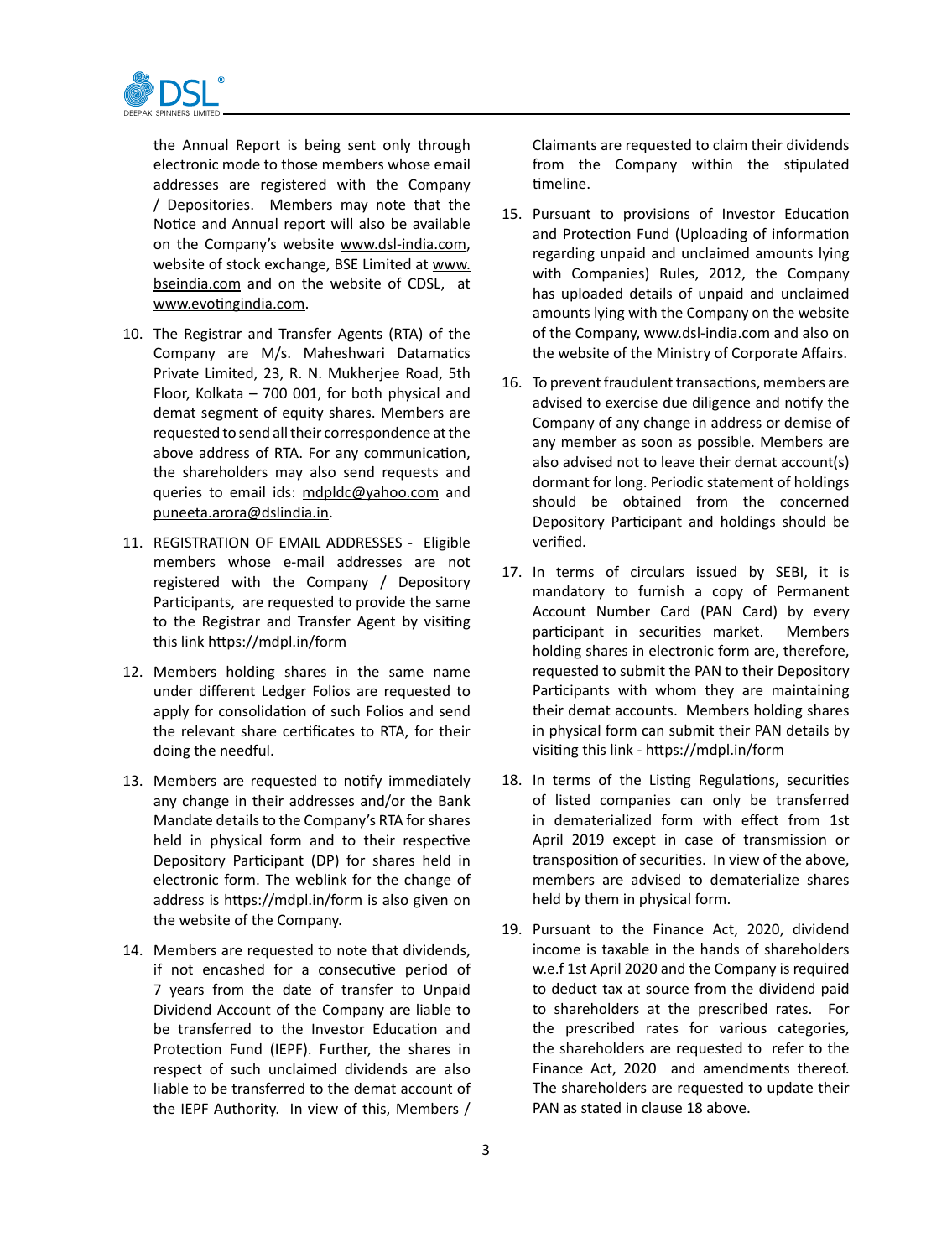

A resident individual shareholder with PAN and who is not liable to pay income tax can submit a yearly declaration in Form No. 15G / 15H to avail the benefit of non-deduction of tax at source by visiting the link **https://mdpl.in/ form/15g-15h** on or before **Thursday, 23rd June 2022** Shareholders are requested to note that in case, their PAN is not registered, the tax will be deducted at a higher rate of 20%.

Non-resident shareholders can avail beneficial rates under a tax treaty between India and their country of residence, subject to providing necessary documents, i.e., No Permanent Establishment and Beneficial Ownership Declaration, Tax Residency Certificate, Form 10F, any other document which may be required to avail the tax treaty benefits. For this purpose, the shareholders may submit the above documents (PDF/JPF Format) by visiting the link https://mdpl.in/form. The aforesaid declarations and documents need to be submitted by the shareholders **Thursday, 23rd June 2022**.

For further detials, members may refers to the 'Communication of deduction of Tax at source on Dividend' annexed with this Notice

20. Shri Ajay Arora, Practicing Company Secretary (Membership No. FCS 2191 and Certificate of Practice No. 993) has been appointed as the Scrutinizer to scrutinize the voting and remote e-voting process in a fair and transparent manner.

#### 21. **VOTING THROUGH ELECTRONIC MEANS**

a) In compliance with the provisions of Section 108 of the Companies Act, 2013, Rule 20 of the Companies (Management and Administration) Rules, 2014 as amended by the Companies (Management and Administration) Amendment Rules, 2015, Regulation 44 of the Listing Regulations and Secretarial Standards on General Meetings (SS-2) issued by the Institute of Company Secretaries of India, the Company is providing its members, the facility to exercise their right to vote on resolutions

proposed to be considered at the AGM by electronic means and the business may be transacted through e-voting services. The facility of casting votes by a member using remote e-voting as well as e-voting during the AGM will be provided by CDSL.

- b) The remote e-voting period commences on **Monday, 27th June 2022 (9:00 am) and ends on Wednesday, 29th June 2022 (5:00 pm)**. During this period, members of the Company, holding shares either in physical form or in dematerialized form, as on the **cut-off date of Thursday, 23rd June 2022**  may cast their vote by remote e-voting. The remote e-voting module shall be disabled by CDSL for voting thereafter. Once the vote on a resolution is cast by the member, the member shall not be allowed to change it subsequently.
	- (i) Shareholders who have already voted prior to the meeting date would not be entitled to vote at the meeting venue.
	- (ii) In terms of SEBI circular no. SEBI/ HO/CFD/CMD/CIR/P/2020/242 dated December 9, 2020 on 'e-Voting facility provided by Listed Companies', e-Voting process has been enabled to all the Individual demat account holders by way of single login credential through their demat account(s) / websites of Depositories / Depository Participant(s) (DPs) in order to increase the efficiency of the voting process. Individual demat account holders would be able to cast their vote without having to regiser again with the e-Voting service provider thereby not only facilitating seamless authentication but also ease and convenience of participating in e-Voting process.
	- (iii) Shareholders are advised to update their mobile number and email Id in their demat accounts in order to access e-Voting facility.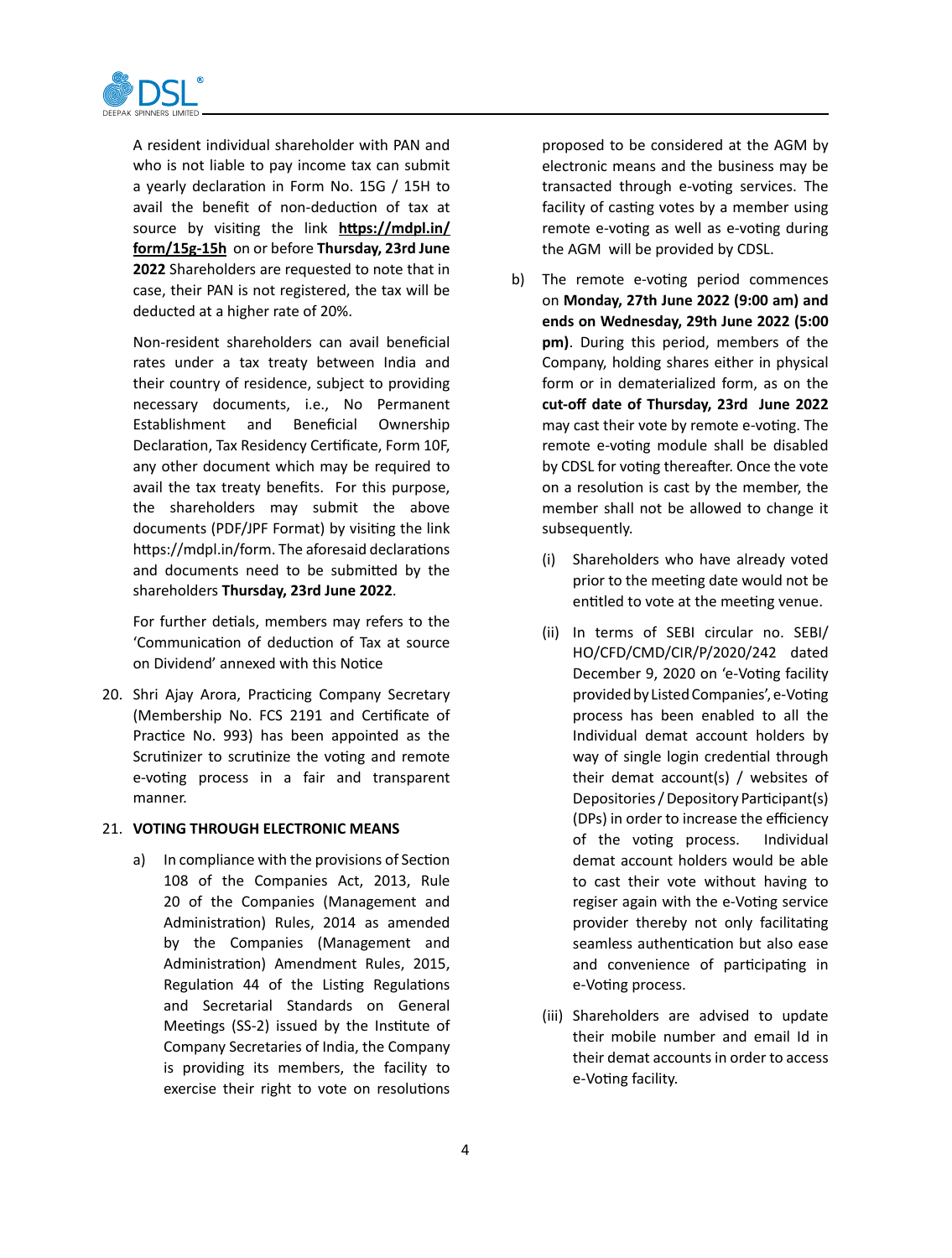

Pursuant to abovesaid SEBI Circular, Login method **for e-Voting and joining virtual meetings for Individual shareholders holding securities in Demat mode** is given below:

| <b>Type of</b><br>shareholders                                                 | <b>Login Method</b>                                                                                                                                                                                                                                                                                                                                                                                                                                                                                                                                                                                                                                                                                                                                                                                                                                                                                 |  |
|--------------------------------------------------------------------------------|-----------------------------------------------------------------------------------------------------------------------------------------------------------------------------------------------------------------------------------------------------------------------------------------------------------------------------------------------------------------------------------------------------------------------------------------------------------------------------------------------------------------------------------------------------------------------------------------------------------------------------------------------------------------------------------------------------------------------------------------------------------------------------------------------------------------------------------------------------------------------------------------------------|--|
| Individual<br>Shareholders<br>holding securities<br>in Demat mode<br>with CDSL | 1) Users who have opted for CDSL Easi / Easiest facility, can login through their existing<br>user id and password. Option will be made available to reach e-Voting page without<br>any further authentication. The URL for users to login to Easi / Easiest are https://<br>web.cdslindia.com/myeasi/home/login or visit www.cdslindia.com and click on Login<br>icon and select New System Myeasi.                                                                                                                                                                                                                                                                                                                                                                                                                                                                                                |  |
|                                                                                | 2) After successful login the Easi / Easiest user will be able to see the e-Voting option for<br>eligible companies where the e-Voting is in progress as per the information provided<br>by Company. On clicking the e-Voting option, the user will be able to see e-Voting<br>page of the e-Voting service provider for casting your vote during the remote e-Voting<br>period or joining virtual meeting & voting during the meeting. Additionally, there is<br>also links provided to access the system of all e-Voting Service Providers i.e. CDSL/<br>NSDL/KARVY/LINKINTIME, so that the user can visit the e-Voting service providers'<br>website directly.                                                                                                                                                                                                                                   |  |
|                                                                                | 3) If the user is not registered for Easi/Easiest, option to register is available at https://<br>web.cdslindia.com/myeasi/Registration/EasiRegistration                                                                                                                                                                                                                                                                                                                                                                                                                                                                                                                                                                                                                                                                                                                                            |  |
|                                                                                | 4) Alternatively, the user can directly access e-Voting page by providing Demat Account<br>Number and PAN No. from e-Voting link available on www.cdslindia.com home page.<br>The system will authenticate the user by sending OTP on registered Mobile & Email<br>as recorded in the Demat Account. After successful authentication, user will be able<br>to see the e-Voting option where the e-Voting is in progress and also able to directly<br>access the system of all e-Voting Service Providers.                                                                                                                                                                                                                                                                                                                                                                                           |  |
| Individual<br>Shareholders<br>holding securities<br>in demat mode<br>with NSDL | 1) If you are already registered for NSDL IDeAS facility, please visit the e-Services website<br>of NSDL. Open web browser by typing the following URL: https://eservices.nsdl.com<br>either on a Personal Computer or on a mobile. Once the home page of e-Services<br>is launched, click on the "Beneficial Owner" icon under "Login" which is available<br>under 'IDeAS' section. A new screen will open. You will have to enter your User ID and<br>Password. After successful authentication, you will be able to see e-Voting services.<br>Click on "Access to e-Voting" under e-Voting services and you will be able to see<br>e-Voting page. Click on Company name or e-Voting service provider name and you<br>will be re-directed to e-Voting service provider website for casting your vote during<br>the remote e-Voting period or joining virtual meeting & voting during the meeting. |  |
|                                                                                | 2) If the user is not registered for IDeAS e-Services, option to register is available at<br>https://eservices.nsdl.com. Select "Register Online for IDeAS "Portal or click at<br>https://eservices.nsdl.com/SecureWeb/IdeasDirectReg.jsp                                                                                                                                                                                                                                                                                                                                                                                                                                                                                                                                                                                                                                                           |  |
|                                                                                | 3) Visit the e-Voting website of NSDL. Open web browser by typing the following URL:<br>https://www.evoting.nsdl.com/ either on a Personal Computer or on a mobile. Once<br>the home page of e-Voting system is launched, click on the icon "Login" which is<br>available under 'Shareholder/Member' section. A new screen will open. You will have<br>to enter your User ID (i.e. your sixteen digit demat account number hold with NSDL),<br>Password/OTP and a Verification Code as shown on the screen. After successful<br>authentication, you will be redirected to NSDL Depository site wherein you can see<br>e-Voting page. Click on Company name or e-Voting service provider name and you<br>will be redirected to e-Voting service provider website for casting your vote during<br>the remote e-Voting period or joining virtual meeting & voting during the meeting                   |  |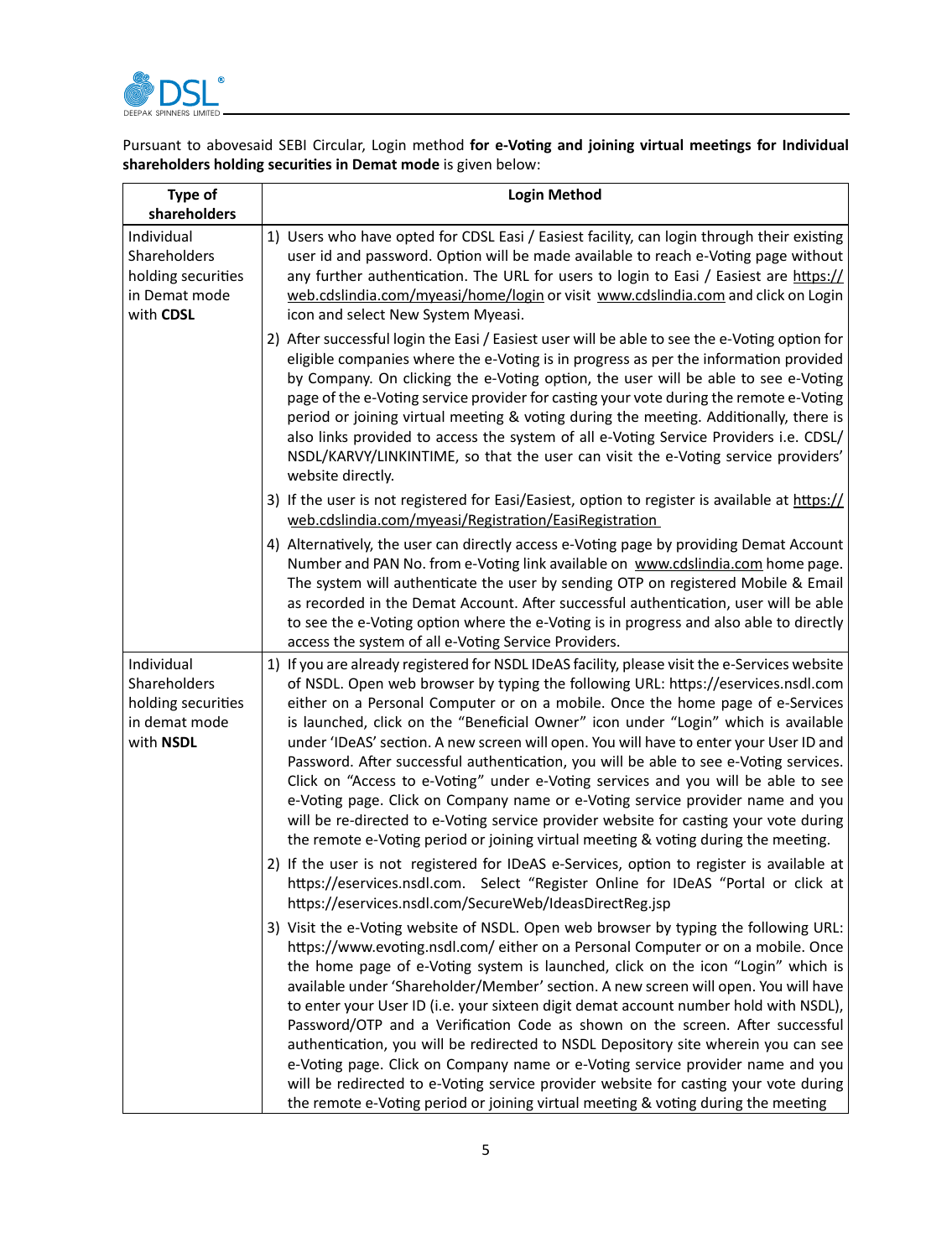

| Type of<br>shareholders | <b>Login Method</b>                                                                         |  |
|-------------------------|---------------------------------------------------------------------------------------------|--|
| Individual              | You can also login using the login credentials of your demat account through your           |  |
| <b>Shareholders</b>     | Depository Participant registered with NSDL/CDSL for e-Voting facility. After Successful    |  |
| (holding securities     | login, you will be able to see e-Voting option. Once you click on e-Voting option, you will |  |
| in demat mode)          | be redirected to NSDL/CDSL Depository site after successful authentication, wherein you     |  |
| login through           | can see e-Voting feature. Click on Company name or e-Voting service provider name and       |  |
| their Depository        | you will be redirected to e-Voting service provider website for casting your vote during    |  |
| <b>Participants</b>     | the remote e-Voting period or joining virtual meeting & voting during the meeting.          |  |

Important note: Members who are unable to retrieve User ID/ Password are advised to use Forget User ID and Forget Password option available at abovementioned website.

## **Helpdesk for Individual Shareholders holding securities in demat mode for any technical issues related to login through Depository i.e. CDSL and NSDL**

| Login type                         | <b>Helpdesk details</b>                                             |  |  |
|------------------------------------|---------------------------------------------------------------------|--|--|
| Individual Shareholders holding    | Members facing any technical issue in login can contact CDSL        |  |  |
| securities in Demat mode with CDSL | helpdesk by sending a request at helpdesk evoting@cdslindia.com or  |  |  |
|                                    | contact at 022-23058738 and 022-23058542-43.                        |  |  |
| Individual Shareholders holding    | Members facing any technical issue in login can contact NSDL        |  |  |
| securities in Demat mode with NSDL | helpdesk by sending a request at evoting@nsdl.co.in or call at toll |  |  |
|                                    | free no.: 1800 1020 990 and 1800 22 44 30                           |  |  |

(iv) Login method for e-Voting and joining virtual meeting for**shareholders other than individualshareholders holding in Demat form & physical shareholders.**

- 1) The shareholders should log on to the e-voting website www.evotingindia.com.
- 2) Click on "Shareholders" module.
- 3) Now enter your User ID
	- a. For CDSL: 16 digits beneficiary ID,
	- b. For NSDL: 8 Character DP ID followed by 8 Digits Client ID,
	- c. Shareholders holding shares in Physical Form should enter Folio Number registered with the Company.
- 4) Next enter the Image Verification as displayed and Click on Login.
- 5) If you are holding shares in demat form and had logged on to www.evotingindia.com and voted on an earlier e-voting of any Company, then your existing password is to be used.
- 6**)** If you are a first-time user follow the steps given below:

|                                           | For Shareholders holding shares in Demat Form other than individual and Physical Form                                                                                                    |
|-------------------------------------------|------------------------------------------------------------------------------------------------------------------------------------------------------------------------------------------|
| PAN                                       | Enter your 10 digit alpha-numeric *PAN issued by Income Tax Department (Applicable for<br>both demat shareholders as well as physical shareholders)                                      |
|                                           | Shareholders who have not updated their PAN with the Company/Depository Participant<br>are requested to use the sequence number sent by Company/RTA or contact Company/<br>RTA.          |
| Dividend<br><b>Details</b>                | Bank   Enter the Dividend Bank Details or Date of Birth (in dd/mm/yyyy format) as recorded in your<br>demat account or in the Company records in order to login.                         |
| <b>OR</b><br>Date<br>Birth<br>ΩŤ<br>(DOB) | If both the details are not recorded with the depository or Company, please enter the<br>member id / folio number in the Dividend Bank details field as mentioned in instruction<br>(v). |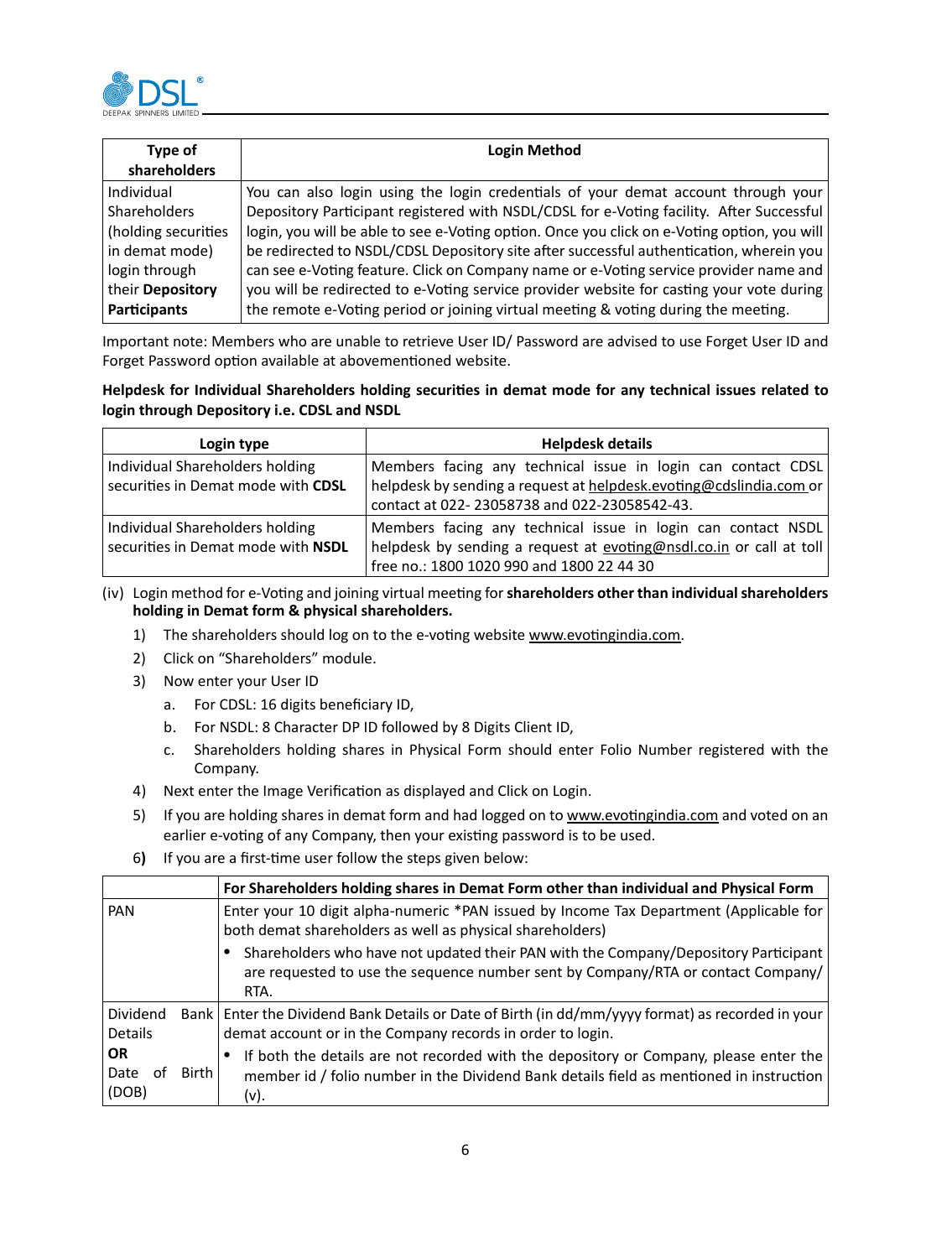

- (v) After entering these details appropriately, click on "SUBMIT" tab.
- (vi) Shareholders holding shares in physical form will then directly reach the Company selection screen. However, shareholders holding shares in demat form will now reach 'Password Creation' menu wherein they are required to mandatorily enter their login password in the new password field. Kindly note that this password is to be also used by the demat holders for voting for resolutions of any other Company on which they are eligible to vote, provided that Company opts for e-voting through CDSL platform. It is strongly recommended not to share your password with any other person and take utmost care to keep your password confidential.
- (vii) For shareholders holding shares in physical form, the details can be used only for e-Voting on the resolutions contained in this Notice.
- (viii) Click on the EVSN for the Company Name.
- (ix) On the voting page, you will see "RESOLUTION DESCRIPTION" and against the same the option "YES/NO" for voting. Select the option YES or NO as desired. The option YES implies that you assent to the Resolution and option NO implies that you dissent to the Resolution.
- (x) Click on the "RESOLUTIONS FILE LINK" if you wish to view the entire Resolution details.
- (xi) After selecting the resolution, you have decided to vote on, click on "SUBMIT". A confirmation box will be displayed. If you wish to confirm your vote, click on "OK", else to change your vote, click on "CANCEL" and accordingly modify your vote.
- (xii) Once you "CONFIRM" your vote on the resolution, you will not be allowed to modify your vote.
- (xiii) You can also take a print of the votes cast by clicking on "Click here to print" option on the Voting page.
- (xiv) If a demat account holder has forgotten the login password then Enter the User ID and the image verification code and click on Forgot Password & enter the details as prompted by the system.
- (xv) Facility for Non Individual Shareholders and Custodians –Remote Voting
	- Non-Individual shareholders (i.e. other than

Individuals, HUF, NRI etc.) and Custodians are required to log on to www.evotingindia. com and register themselves in the "Corporates" module.

- A scanned copy of the Registration Form bearing the stamp and sign of the entity should be emailed to helpdesk.evoting@ cdslindia.com.
- After receiving the login details a Compliance User should be created using the admin login and password. The Compliance User would be able to link the account(s) for which they wish to vote on.
- The list of accounts linked in the login should be mailed to helpdesk.evoting@cdslindia. com and on approval of the accounts they would be able to cast their vote.
- A scanned copy of the Board Resolution and Power of Attorney (POA) which they have issued in favour of the Custodian, if any, should be uploaded in PDF format in the system for the scrutinizer to verify the same.
- Alternatively Non Individual shareholders are required to send the relevant Board Resolution/ Authority letter etc. together with attested specimen signature of the duly authorized signatory who are authorized to vote, to the Scrutinizer and to the Company at the email address viz; puneeta.arora@dslindia.in (designated email address by Company), if they have voted from individual tab & not uploaded same in the CDSL e-voting system for the scrutinizer to verify the same.

## **INSTRUCTIONS FOR SHAREHOLDERS ATTENDING THE AGM THROUGH VC/OAVM & E-VOTING DURING MEETING ARE AS UNDER:**

- 1. Facility of joining the AGM through VC / OAVM shall open 15 minutes before the time scheduled for the AGM and will be available for Members on 'first come first serve' basis.
- 2. The procedure for attending meeting & e-Voting on the day of the AGM is same as the instructions mentioned above for Remote e-voting.
- 3. The link for VC/OAVM to attend meeting will be available where the EVSN of Company will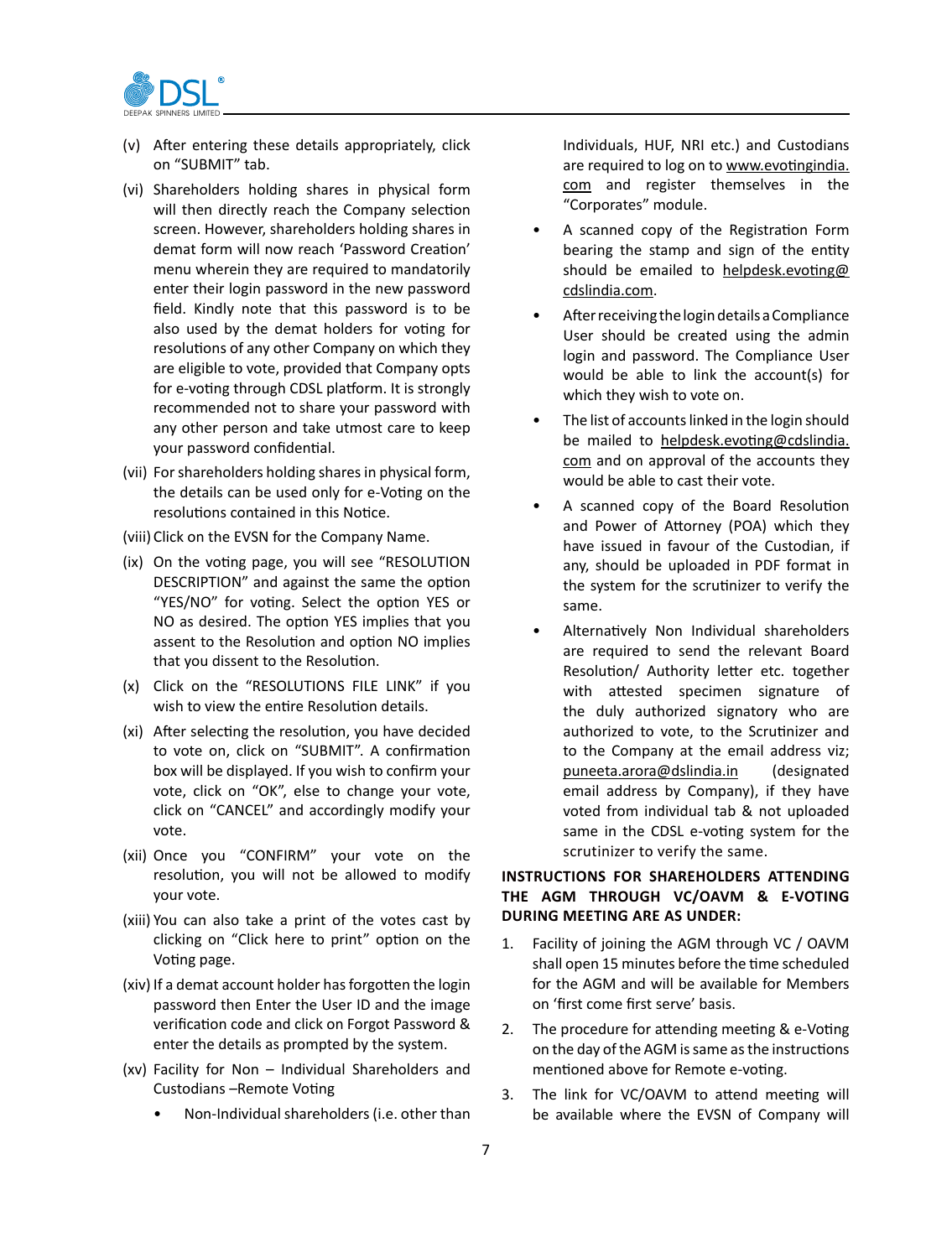

be displayed after successful login as per the instructions mentioned above for Remote e-voting.

- 4. Shareholders who have voted through Remote e-Voting will be eligible to attend the meeting. However, they will not be eligible to vote at the AGM.
- 5. Shareholders are encouraged to join the Meeting through Laptops / IPads for better experience.
- 6. Further shareholders will be required to allow Camera and use Internet with a good speed to avoid any disturbance during the meeting.
- 7. Please note that Participants connecting from Mobile Devices or Tablets or through Laptop connecting via Mobile Hotspot may experience Audio/Video loss due to fluctuation in their respective network. It is therefore recommended to use stable Wi-Fi or LAN Connection to mitigate any kind of aforesaid glitches.
- 8. Shareholders who would like to express their views/ask questions during the meeting may register themselves as a speaker by sending their request in advance at least 7 days prior to meeting mentioning their name, demat account number/folio number, email id, mobile number at (Company email id). The shareholders who do not wish to speak during the AGM but have queries may send their queries in advance 7 days prior to meeting mentioning their name, demat account number/folio number, email id, mobile number at (Company email id). These queries will be replied to by the Company suitably by email.
- 9. Those shareholders who have registered themselves as a speaker will only be allowed to express their views/ask questions during the meeting.
- 10. Only those shareholders, who are present in the AGM through VC/OAVM facility and have not caste their vote on the Resolutions through remote e-Voting and are otherwise not barred from doing so, shall be eligible to vote through e-Voting system available during the AGM.
- 11. If any votes are cast by the shareholders

through the e-Voting available during the AGM and if the same shareholders have not participated in the meeting through VC/ OAVM facility, then the votes cast by such shareholders shall be considered invalid as the facility of e-Voting during the meeting is available only to the shareholders attending the meeting.

# **PROCESS FOR THOSE SHAREHOLDERS WHOSE EMAIL/MOBILE NO. ARE NOT REGISTERED WITH THE COMPANY/DEPOSITORIES.**

- 1. For Physical shareholders- please provide necessary details like Folio No., Name of shareholder, scanned copy of the share certificate (front and back), PAN (self attested scanned copy of PAN card), AADHAR (self attested scanned copy of Aadhar Card) by email to Company/RTA email id.
- 2. For Demat shareholders -, Please update your email id & mobile no. with your respective Depository Participant (DP)
- 3. For Individual Demat shareholders Please update your email id & mobile no. with your respective Depository Participant (DP) which is mandatory while e-Voting & joining virtual meetings through Depository.

If you have any queries or issues regarding attending AGM & e-Voting from the CDSL e-Voting System, you can write an email to helpdesk.evoting@ cdslindia.com or contact at 022- 23058738 and 022-23058542/43.

All grievances connected with the facility for voting by electronic means may be addressed to Mr. Rakesh Dalvi, Sr. Manager, (CDSL, ) Central Depository Services (India) Limited, A Wing, 25th Floor, Marathon Futurex, Mafatlal Mill Compounds, N M Joshi Marg, Lower Parel (East), Mumbai - 400013 or send an email to helpdesk.evoting@ cdslindia.com or call on 022-23058542/43.

## **OTHER GUIDELINES**

I) Any person, who acquires shares of the Company and becomes a member of the Company after mailing of the Notice and is holding shares as on the cut off date, may obtain the login ID and password by sending an email to mdpldc@yahoo.com.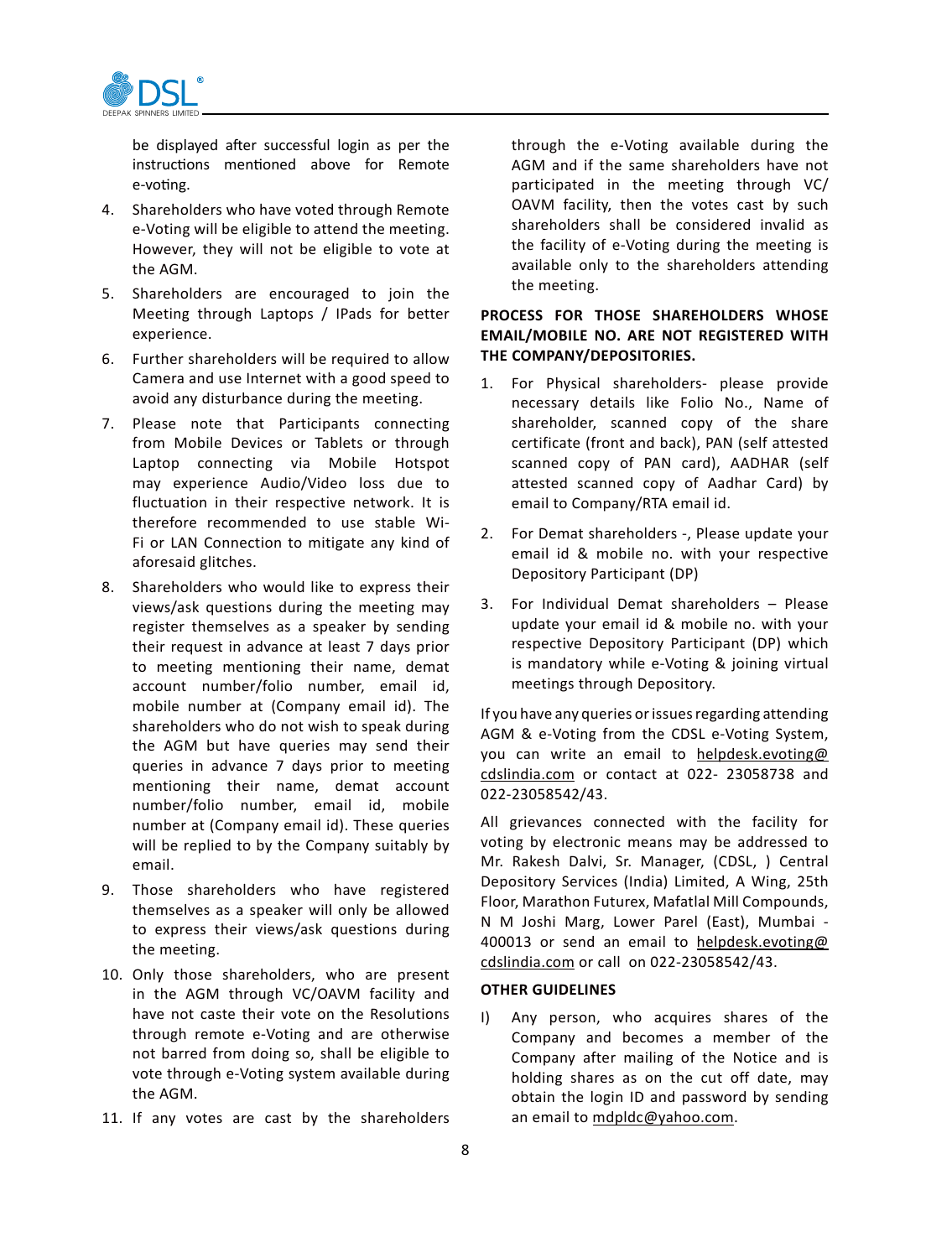

- II) A person whose name is recorded in the Register of Members or in the Register of Beneficial Owners maintained by the Depositories as on cut off date only shall be entitled to avail the facility of remote e-voting or voting at the meeting.
- III) In case you have any queries or issues regarding e-voting, you may refer the Frequently Asked Questions ("FAQs") and e-voting manual available at www.evotingindia.com, under help section or write an email to helpdesk. evoting@cdslindia.com or contact Mr. Nitin Kunder (022-23058738 ) or Mr. Mehboob Lakhani (022-23058543) or Mr. Rakesh Dalvi (022-23058542).or contact Shri Ramen Patra, Manager, M/s. Maheshwari Datamatics Private Limited, 23, R. N. Mukherjee Road, 5th Floor, Kolkata – 700 001, Telephone : (033)22435029, (033)22433809, (033) 22482248, Mobile - 80170 58433, E-mail – mdpldc@yahoo.com.

# **EXPLANATORY STATEMENT IN RESPECT OF THE SPECIAL BUSINESS PURSUANT TO SECTION 102 OF THE COMPANIES ACT, 2013**

#### **ITEM NO. 4**

In accordance with Section 139 of the Companies Act, 2013 read with the Companies (Audit and Auditors) Rules, 2014, M/s. J K V S & Co., Chartered Accountants (formerly Jitendra K Agrawal & Associates) (ICAI Registration No. 318086E), the Statutory Auditors of the Company shall retire at the conclusion of the 40th AGM of the Company.

The Board of Directors of the Company, at their meeting held on 10th May 2022, on the recommendation of Audit Committee, have recommended the appointment of M/s. Salarpuria & Partners, Chartered Accountants (ICAI Registration No. (302113E) ("M/s. S&P") as the Statutory Auditors of the Company by the members at the 40th AGM of the Company for a term of five consecutive years from the conclusion of 40th AGM till the conclusion of 45th AGM of the Company to be held in 2027 at an annual remuneration of Rs. 9.00 Lacs for the year ending on 31.3.2023, plus out of pocket expenses and applicable taxes. The remuneration of the subsequent year(s) of their term shall be determined based on the recommendation of the Audit Committee and as mutually agreed between the Board of Directors of the Company and the Statutory Auditors.

There is no material change in the remuneration paid to M/s. J K V S & Co., the retiring Statutory Auditors for the statutory audit conducted for the year ended 31st March 2022 and the remuneration proposed to be paid to M/s. S&P for the year ending 31st March 2023.

After evaluating all proposals and considering various factors such as independence, industry experience, technical skills, audit team, quality of reports, etc., M/s. S&P have been recommended to be appointed as Statutory Auditors of the Company.

M/s S&P is a firm of Chartered Accountants registered with the Institute of Chartered Accountants of India ("ICAI"). M/s. S&P was established in the year 1975. It has its head office at 7, C. R. Avenue, Laha Paint House, 3rd Floor, Kolkata 700 072 apart from branch offices in Bengaluru and New Delhi. It is primarily engaged in providing services for audit, assurance, taxation and integrated risk advisory to its clients.

Pursuant to Section 139 of the Companies Act, 2013 and the rules framed thereunder, the Company has received written consent from M/s. S&P and a certificate that they satisfy the criteria provided under Section 141 of the Companies Act, 2013 and that the appointment, if made, shall be in accordance with the applicable provisions of the Act and rules framed thereunder. As required under SEBI (Listing Obligations and Disclosure Requirements) Regulations, 2015, M/s. S&P has confirmed that they hold a valid certificate issued by the Peer Review Board of ICAI.

None of the Directors and Key Managerial Personnel of the Company and their relatives are concerned or interested financially or otherwise, in the resolution set out at Item No. 4 of the accompanying Notice of the 40th AGM. Accordingly, the Board of Directors recommends aforesaid appointment to the members for their approval by way of an Ordinary Resolution as set out at Item No. 4 of the accompanying Notice.

#### **ITEM NO. 5**

In pursuance of Section 148 of the Companies Act, 2013 and Rule 14 of the Companies (Audit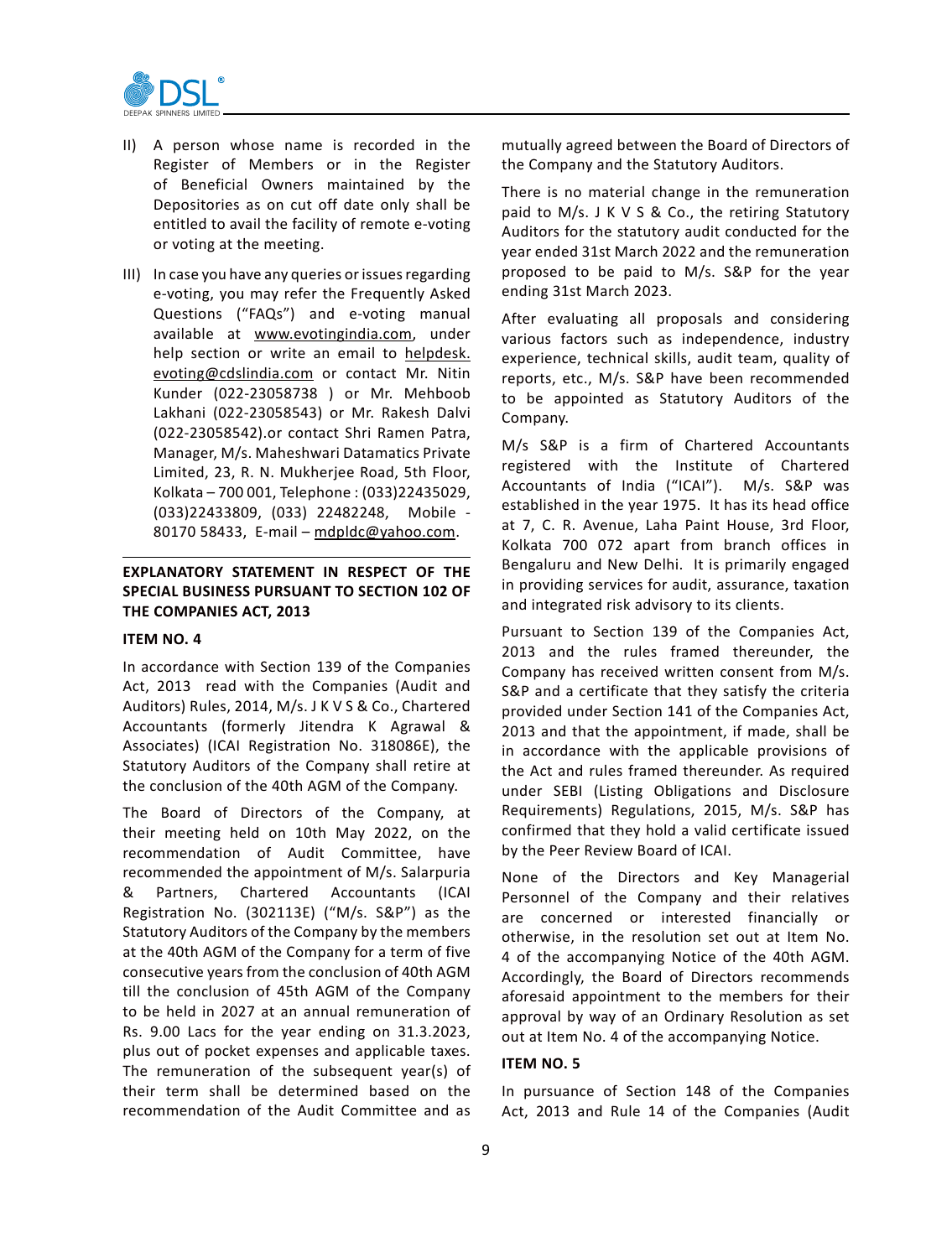

and Auditors) Rules, 2014, the Board of Directors appoint a Cost Auditor on the recommendations of the Audit Committee. The remuneration recommended by the Audit Committee is considered and approved by the Board of Directors, and is required to be ratified by the members of the Company.

On the recommendation of Audit Committee, the Board, at its meeting held on 10th May 2022 has considered and approved appointment of M/s. Shakti K. & Associates, Cost Accountants for the conduct of Cost Audit of the Company for the financial year 2022-23 at a remuneration of Rs. 65,000/- (Rupees Sixty Five Thousand Only)

excluding Goods and Services Tax (GST) and out of pocket expenses.

The resolution at Item no. 5 of the Notice is set out as an Ordinary Resolution for approval and ratification by the members in terms of Section 148 of the Companies Act, 2013.

The Board of Directors commends the Ordinary Resolution set out at Item no. 5 of the accompanying Notice for approval of the members.

None of the Directors and/or Key Managerial Personnel of the Company and their relatives are concerned or interested, financially or otherwise in the resolution set out at Item no. 5.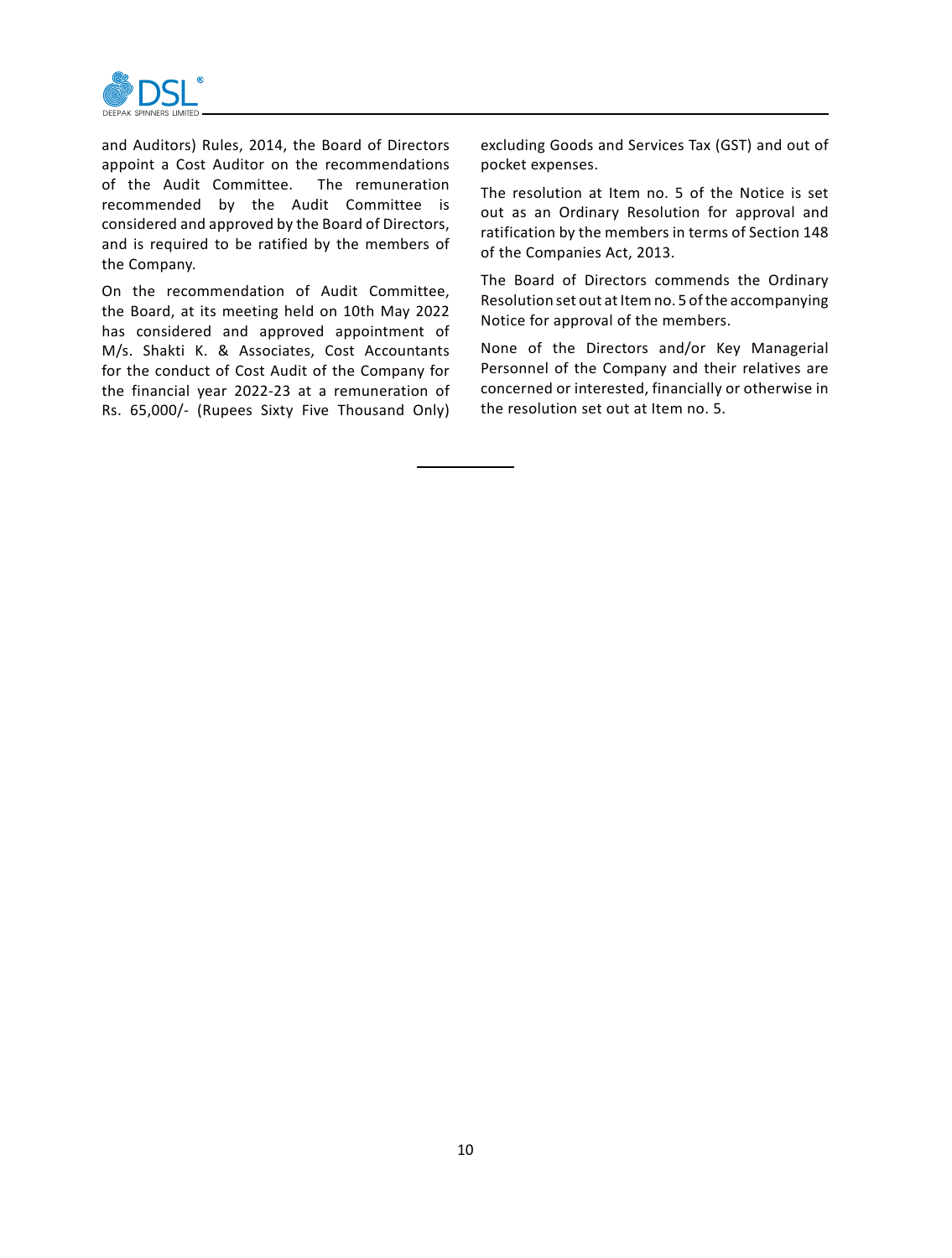

# **DETAILS OF DIRECTORS SEEKING APPOINTMENT/ RE-APPOINTMENT AT THE ENSUING ANNUAL GENERAL MEETING FIXED ON THURSDAY, 30TH JUNE 2022 AS REQUIRED UNDER REGULATION 36(3) OF THE LISTING REGULATIONS :**

| Name of Director                                                                                                       | Shri Shantanu Daga                                                                                                                                                                                                                                   |
|------------------------------------------------------------------------------------------------------------------------|------------------------------------------------------------------------------------------------------------------------------------------------------------------------------------------------------------------------------------------------------|
| Director Identification Number (DIN)                                                                                   | 08757724                                                                                                                                                                                                                                             |
| Date of Birth                                                                                                          | 14.02.1986                                                                                                                                                                                                                                           |
| Date of Appointment                                                                                                    | 09.11.2020                                                                                                                                                                                                                                           |
| Qualification                                                                                                          | Bachelor of Science, Economics-Finance, from<br>Bentley University, Waltham, Massachusetts, USA.                                                                                                                                                     |
| Number of Board Meetings attended during the year                                                                      | 5                                                                                                                                                                                                                                                    |
| No. of Shares held by him in the Company (As on<br>31.03.2020)                                                         | 29615 equity shares of Rs. 10/- each                                                                                                                                                                                                                 |
| Experience in Specific Functional Area                                                                                 | Industrialist with good experience in the field of<br>Textiles.                                                                                                                                                                                      |
| List of other Directorships held                                                                                       | Nil                                                                                                                                                                                                                                                  |
| Chairman/Member of the Committees of Board of<br>Directors of the Company#                                             | Nil                                                                                                                                                                                                                                                  |
| Chairman/Member of the Committees of Board of<br>Directors of other Companies in which he is a Director#               | Nil                                                                                                                                                                                                                                                  |
| Relationship between Directors and other Key Managerial<br>Personnel                                                   | Related to Shri Yashwant Kumar Daga as son.                                                                                                                                                                                                          |
| Terms and conditions of appointment / reappointment<br>along with details of remuneration last drawn by such<br>person | Terms and conditions of reappointment are as<br>per Nomination and Remuneration Policy of the<br>Company and shareholders resolution passed in<br>the Annual General Meeting held on 23.09.2021.<br>Remuneration drawn by him for the financial year |
|                                                                                                                        | 2021-22 was Rs. 83.25 Lacs.                                                                                                                                                                                                                          |

# Committee positions only in Audit Committee and Stakeholders Relationship Committee in Public Companies have been considered.

By Order of the Board For **Deepak Spinners Limited** Place: Chandigarh **Puneeta Arora Company Secretary** 

FCS -7466

Registered Office : 121 Industrial Area, Baddi, Tehsil Nalagarh, District Solan, Himachal Pradesh-173205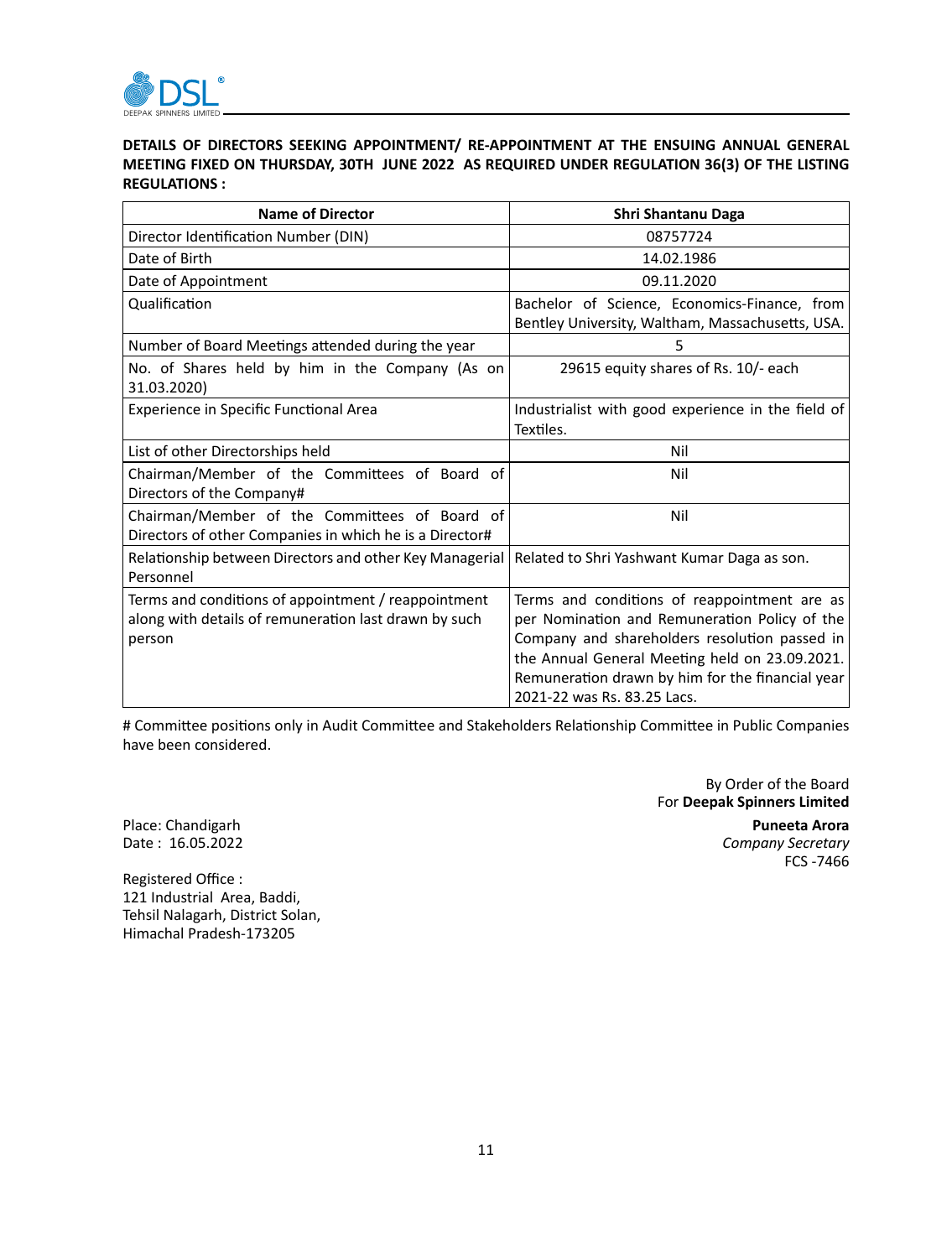

# **DEEPAK SPINNERS LIMITED**

**CIN L17111HP1982PLC016465** Regd. Office: 121 Industrial Area,Baddi, Tehsil Nalagarh District Solan, Himachal Pradesh-173205 Telephone nos. 0172 2650973, 2650974, 2650977 Website: www.dsl-india.com • Email: puneeta.arora@dslindia.in

Dear Member,

## **Sub: Communication of deduction of tax at source on Dividend**

The Board of Directors of the Company at its Meeting held on 10th May 2022, recommended payment of dividend of Rs 2.50 per equity share of Rs10/- each for the year ended 31st March 2022. The dividend will be paid to the members of the Company after declaration of dividend at the Annual General Meeting of the Company scheduled on 30th June 2022.

The Register of Members and Share Transfer Books will remain closed from **Friday, 24th June 2022 to Thursday, 30th June 2022 (both days inclusive)** for determining the eligibility of members for payment of dividend. Payment of dividend, if approved at the Annual General Meeting, will be made to those members whose names will be on the Company's Register of Members on **Thursday, 23rd June 2022** and to those whose names will appear as Beneficial Owners as at the close of the business hours on **Thursday, 23rd June 2022** as per the details to be furnished by the Depositories, viz. National Securities Depository Limited (NSDL) and Central Depository Services (India) Limited (CDSL) for this purpose.

Pursuant to the General Circular No. 20/2020 dated 5th May 2020 issued by Ministry of Corporate Affairs, the dividend will be paid electronically in the Members bank accounts. The Members holding shares in demat form are advised to keep the bank details updated with their depository participants.

Members holding shares in Certificate Form and who have not updated their bank accounts details are requested to update bank details with the Company's Registrar and Transfer Agents (RTA), M/s. Maheshwari Datamatics Pvt. Ltd., 23 R.N. Mukherjee Road, 5th Floor, Kolkata-700001 in the following manner :

You are requested to send them duly completed NACH Mandate Form https://mdpl.in/form with signature of the First/Sole holder attested by your banker along with a cancelled cheque leaf with your name, account no. and IFSC Code printed thereon. In case your name is not printed on the cheque leaf, you are requested to send additionally self-attested copy of your pass book / bank statement showing your name, account no and IFSC Code. In the covering letter, please mention name of the company, Folio No., along with your name, address, email id and phone no. or click on the following link- https://mdpl.in/form

In accordance with the provisions of the Income Tax Act, 1961 as amended by and read with the provisions of the Finance Act, 2020, with effect from 1st April 2020, dividend declared and paid by the Company is taxable in the hands of its members and the Company is required to deduct tax at source (TDS) from dividend paid to the members at the applicable rates.

This communication summarises the applicable TDS provisions in accordance with the provisions of the Income tax Act, 1961, for various categories, including Resident or Non-Resident members.

| Srl | <b>Particulars</b>                        | Applicable | Documents required (if any) |
|-----|-------------------------------------------|------------|-----------------------------|
|     |                                           | Rate       |                             |
| (a) | No TDS shall be deducted in the case      | <b>NIL</b> |                             |
|     | of resident individual members, if the    |            |                             |
|     | amount of such dividend in aggregate      |            |                             |
|     | paid or likely to be paid during the      |            |                             |
|     | financial year does not exceed Rs. 5,000. |            |                             |

## **1) For Resident Members:**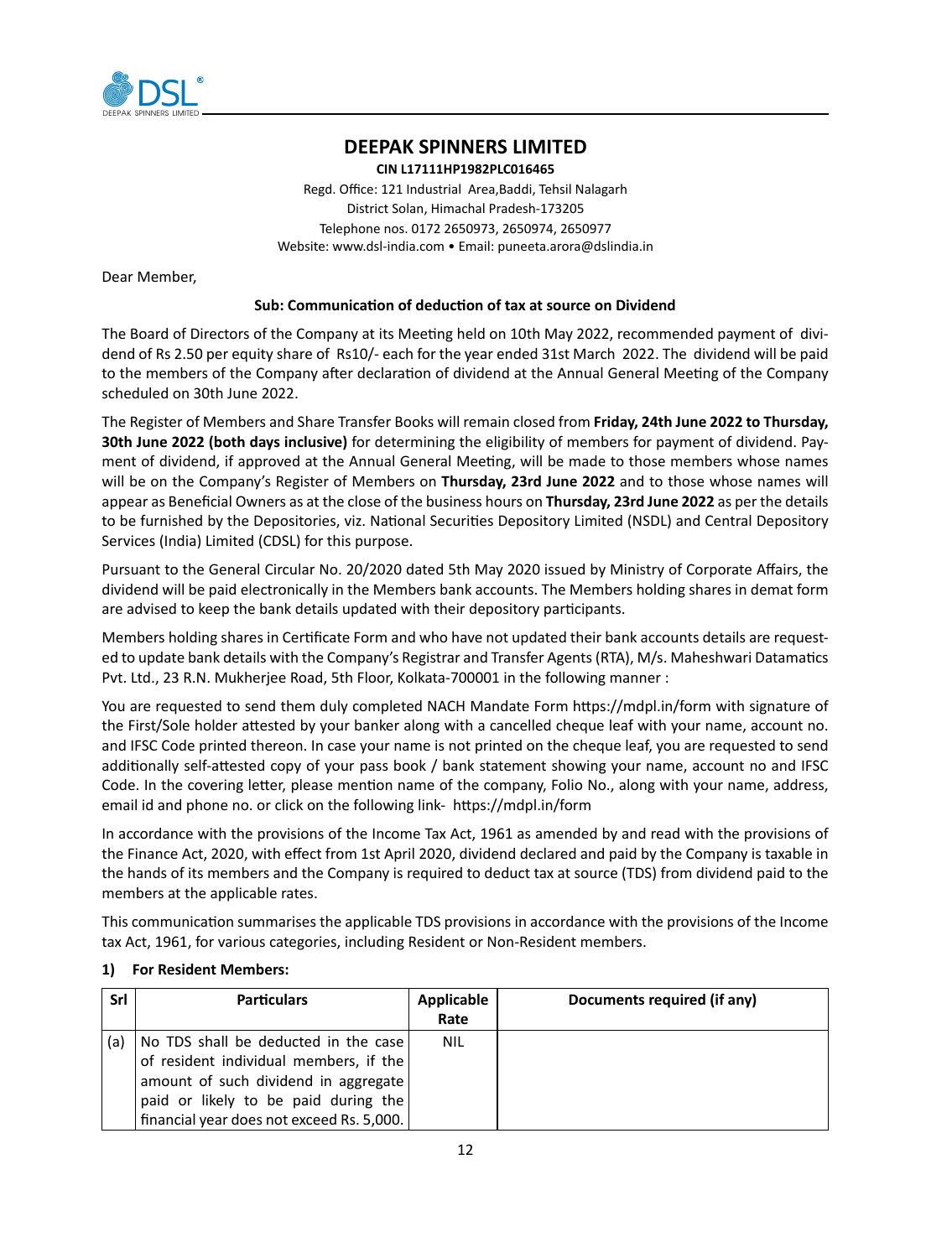

| Srl | <b>Particulars</b>                                                                       | <b>Applicable</b><br>Rate | Documents required (if any)                                                                                                                                                                                                                                                                                                                                                                                                                                                                   |
|-----|------------------------------------------------------------------------------------------|---------------------------|-----------------------------------------------------------------------------------------------------------------------------------------------------------------------------------------------------------------------------------------------------------------------------------------------------------------------------------------------------------------------------------------------------------------------------------------------------------------------------------------------|
| (b) | With PAN<br>(Exceeding Rs. 5000/-)                                                       | 10.0%                     | Update/Verify the PAN, and the residential status<br>as per Income Tax Act, 1961 if not already done,<br>with the depositories (in case of shares held in<br>demat mode) and with the Company's Registrar<br>and Transfer Agents - Maheshwari Datamatics<br>Pvt. Ltd. (in case of shares held in physical<br>mode). Or click on the following link :<br>https://mdpl.in/form                                                                                                                  |
| (c) | Without PAN/Invalid PAN                                                                  | 20%                       |                                                                                                                                                                                                                                                                                                                                                                                                                                                                                               |
| (d) | Submitting Form 15G/ Form 15H                                                            | <b>NIL</b>                | Declaration in Form No. 15G (applicable to<br>any person other than a company or a firm) /<br>Form 15H (applicable to an Individual who is<br>60 years and older), fulfilling certain conditions.<br>Shareholders may click on the following link for<br>claiming Exemptions.<br>https://mdpl.in/form/15g-15h.                                                                                                                                                                                |
| (e) | Submitting Order under Section 197 of                                                    | Rate                      | Lower/NIL withholding tax certificate obtained                                                                                                                                                                                                                                                                                                                                                                                                                                                |
|     | the Income Tax Act, 1961 (Act)                                                           | provided in               | from tax authority to be submitted :                                                                                                                                                                                                                                                                                                                                                                                                                                                          |
|     |                                                                                          | the Order                 | https://mdpl.in/form/certificate-u-s-197                                                                                                                                                                                                                                                                                                                                                                                                                                                      |
| (f) | Mutual Fund specified under clause<br>(23D) of Section 10 of the Income Tax<br>Act, 1961 | <b>NIL</b>                | Self-declaration that they are specified in Section<br>10 (23D) of the Income Tax Act, 1961 along with<br>self-attested copy of PAN card and registration<br>certificate. Please Click on the following link:<br>https://mdpl.in/form/mutual-fund                                                                                                                                                                                                                                             |
| (g) | An Insurance Company exempted under<br>Sec. 194 of the Income Tax Act, 1961              | <b>NIL</b>                | Self-declaration that it has full beneficial interest<br>with respect to the shares owned by it and<br>documentary evidence that the provisions of<br>section 194 of the Act are not applicable to them<br>along with Self attested PAN.<br>Please click on the following : https://mdpl.in/<br>form/insurance-company                                                                                                                                                                        |
| (h) | Alternative Investment Fund (AIF)<br>established in India:                               | NIL                       | Documentary evidence to prove that Investment<br>Fund is a fund as defined in clause (a) of the<br>Explanation 1 of section 115UB of the Act and<br>Declaration that its Dividend Income is exempt<br>under Section 10 (23FBA) of the Act and that<br>they are established as Category I or Category II<br>AIF under the Securities and Exchange Board of<br>India (Alternative Investment Fund) Regulations<br>Please click on the following:<br>https://mdpl.in/form/alternative-investment |
| (i) | New Pension System Trust:                                                                | NIL                       | Self-declaration that it qualifies as NPS trust and<br>income is eligible for exemption under section<br>10(44) of the Act and being regulated by the<br>provisions of the Indian Trusts Act, 1882 along<br>with self-attested copy of the PAN card.                                                                                                                                                                                                                                          |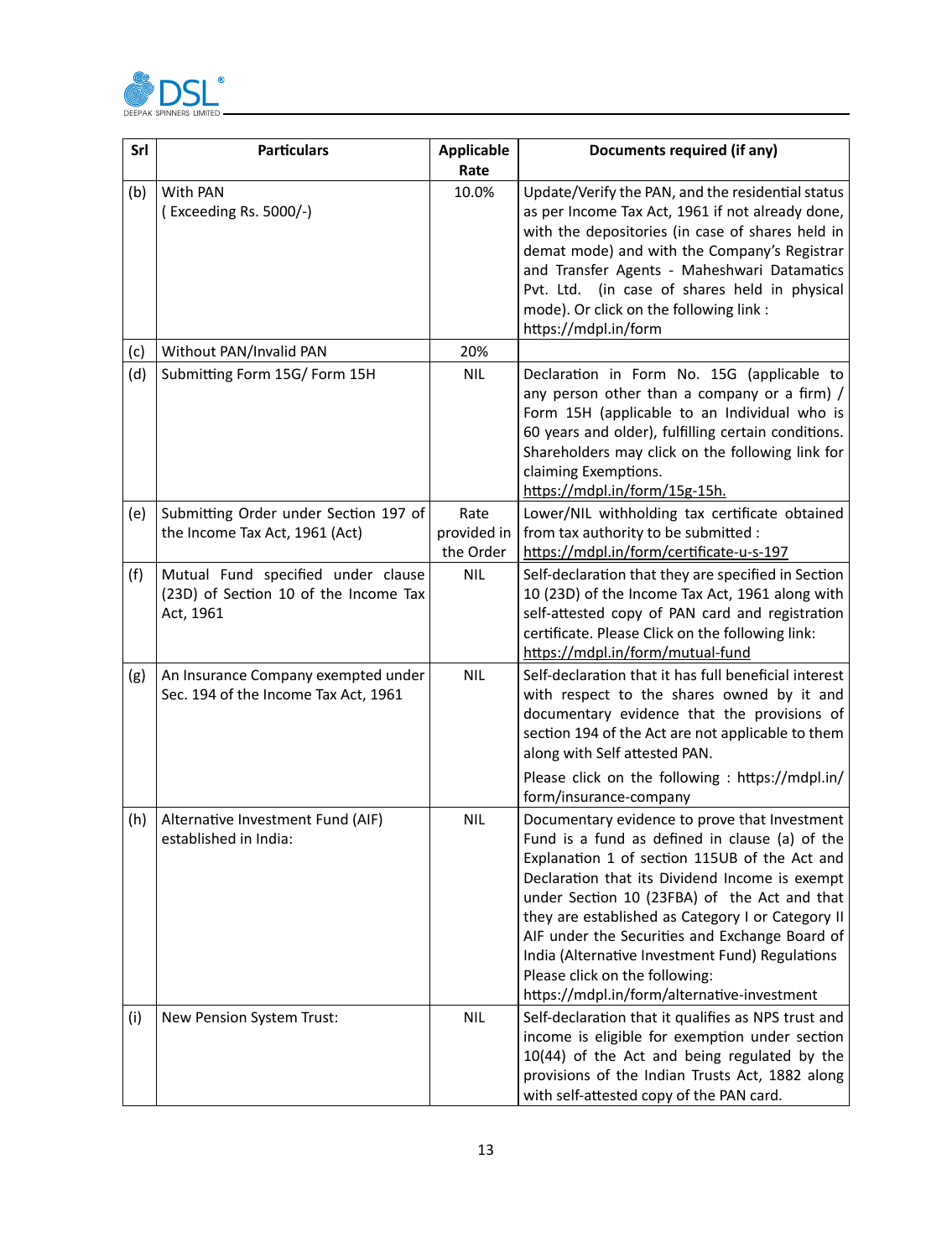

| Srl | <b>Particulars</b>                | Applicable<br>Rate | Documents required (if any)                                                                                           |
|-----|-----------------------------------|--------------------|-----------------------------------------------------------------------------------------------------------------------|
| (i) | Other Non-Individual shareholders | NIL                | Self-attested copy of documentary evidence<br>supporting the exemption along with self-<br>attested copy of PAN card. |

# **2) For Non-Resident Members:**

|     | <b>Particulars</b>                | <b>Applicable Rate</b>            | Documents required (if any)                                                         |
|-----|-----------------------------------|-----------------------------------|-------------------------------------------------------------------------------------|
| (a) | TDS<br>shall<br>Deducted/<br>be   | 20% (plus applicable              |                                                                                     |
|     | Withheld                          | surcharge and cess)               |                                                                                     |
| (b) | Foreign Institutional Investors   | 20% (plus applicable              | Self Attested Copy of SEBI Registration                                             |
|     | (FIIs) / Foreign<br>Portfolio     | surcharge and cess)               | Certificate.                                                                        |
|     | Investors (FPIs) Investors (FPIs) |                                   |                                                                                     |
| (c) | <b>Other Non-resident</b>         | 20% (plus applicable              | Update/Verify<br>the<br>PAN<br>and<br>the                                           |
|     | Shareholders                      | surcharge and cess)               | residential status as per Income Tax                                                |
|     |                                   | OR                                | Act, 1961, if not already done, with the<br>depositories (in case of shares held in |
|     |                                   | Tax Treaty Rate**                 | demat mode) and with the Company's                                                  |
|     |                                   | (whichever is                     | and Transfer Agents<br>Registrar                                                    |
|     |                                   | less)                             | Maheshwari Datamatics Pvt Ltd. (in case                                             |
|     |                                   | Non-resident shareholders         | of shares held in physical mode).                                                   |
|     |                                   | option<br>the<br>to<br>be<br>have | In order to apply the Tax Treaty rate,                                              |
|     |                                   | governed by the provisions        | ALL the following documents would be                                                |
|     |                                   | of the Double Tax Avoidance       | required:                                                                           |
|     |                                   | Agreement ("DTAA") between        | 1) Copy of Indian Tax Identification                                                |
|     |                                   | India and the country of tax      | number (PAN).                                                                       |
|     |                                   | residence of the shareholder,     | $2)$ Tax<br>Residency Certificate<br>(TRC)                                          |
|     |                                   | if the DTAA provisions are        | obtained from the tax authorities of                                                |
|     |                                   | more beneficial.                  | the country of which the shareholder                                                |
|     |                                   |                                   | is a resident certifying status during                                              |
|     |                                   |                                   | Financial Year 2020-21.                                                             |
|     |                                   |                                   | 3) Form 10F duly filled and signed<br>(Format attached herewith).                   |
|     |                                   |                                   | 4) Self-declaration from Non-resident,                                              |
|     |                                   |                                   | primarily covering the following:                                                   |
|     |                                   |                                   | Non-resident is eligible to claim the<br>benefit of respective tax treaty           |
|     |                                   |                                   | - Non-resident<br>receiving<br>the                                                  |
|     |                                   |                                   | dividend income is the beneficial                                                   |
|     |                                   |                                   | owner of such income                                                                |
|     |                                   |                                   | Dividend<br>income<br>is<br>not                                                     |
|     |                                   |                                   | attributable/effectively connected                                                  |
|     |                                   |                                   | to any Permanent Establishment                                                      |
|     |                                   |                                   | (PE) or Fixed Base in India. (Format                                                |
|     |                                   |                                   | attached herewith).                                                                 |
|     |                                   |                                   | Click on the following Link                                                         |
|     |                                   |                                   | https://mdpl.in/form/10f                                                            |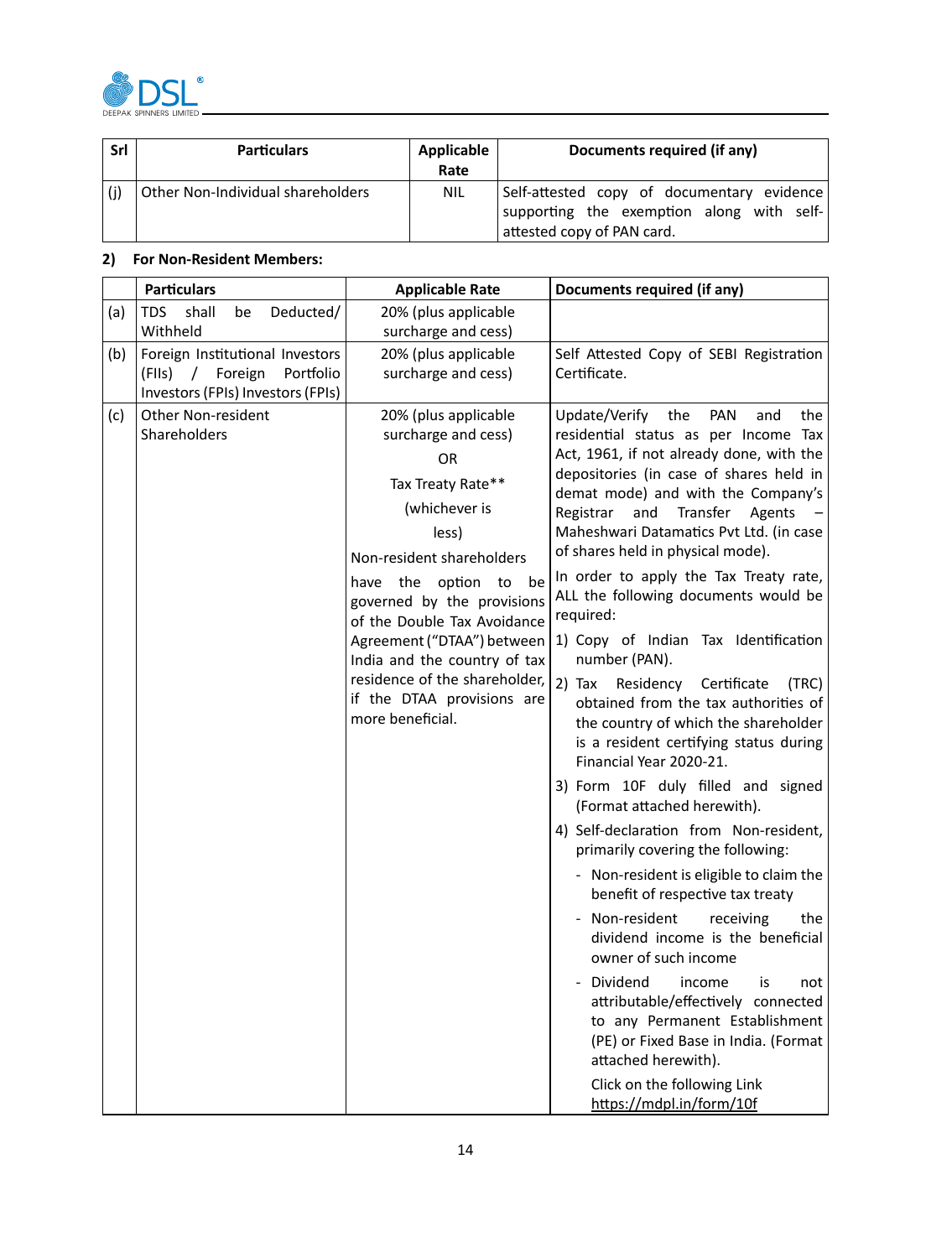

The Company is not obligated to apply the beneficial DTAA rates at the time of tax deduction/withholding on dividend amounts. Application of beneficial DTAA Rate shall depend upon the completeness and satisfactory review by the Company, of the documents submitted by Non-Resident member.

Tax shall be deducted at source at the rate of 20% (plus applicable surcharge, and health and education cess) on dividend payable to Foreign Institutional Investors (FII) and Foreign Portfolio Investors (FPI). Such TDS rate shall not be reduced on account of the application of the beneficial DTAA Rate or lower tax deduction order, if any.

## **SECTION 206AB OF THE ACT**

Rate of TDS @10% u/s 194 of the Act is subject to provisions of Section 206AB of the Act (effective from 1st July, 2022) which introduces special provisions for TDS in respect of taxpayers who have not filed their income-tax return (referred to as specified persons). U/s 206AB of the Act, tax is to be deducted at higher of the following rates in case of payments to the specified persons:

- at twice the rate specified in the relevant provision of the Act; or
- at twice the rate or rates in force; or
- at the rate of 5%.

In cases where Sections 206AA and 206AB are applicable i.e. the shareholder has not submitted the PAN as well as not filed the return;tax will be deducted at higher of the two rates prescribed in these sections.

"Specified person" as defined u/s 206AB(3) is someone who satisfies the following conditions:

1. If a shareholder has not furnished the return of income for the assessment year relevant to the previous year immediately preceding the financial year in which tax is required to be deducted, for which the time limit for furnishing the return of income under sub-section (1) of section 139 has expired for which the time limit of filing original return of income has lapsed.

and

2. TDS deducted in his case in the aforesaid previous year exceeded Rs. 50,000.

Non-resident shareholders who do not have permanent establishment in India are excluded from the scope of a "specified person".

Please note that the information regarding whether a shareholder is a specified person or not will be determined using the specified functionality of the Income Tax Department. Accordingly, it is advised that non-residents who have not filed their income tax returns in the past years, provide a declaration stating that they do not have a permanent establishment in India

#### **All the links given above will be disabled on Friday, 24th June 2022.**

#### **For all Members:**

Members holding shares under multiple accounts under different status / category and single PAN, may note that, higher of the tax as applicable to the status in which shares held under a PAN will be considered on their entire holding in different accounts.

In view of the prevailing COVID 19 situation, only scanned copies of the aforementioned tax relief documents such as PAN, Forms 15G/15H/10F/Self-declaration/documentary evidence etc. will be accepted by the Company as per link given above. However, the shareholder is required to additionally self-attest the document stating "certified true copy of the original". If the original Form 15G/15H is required in future, the Company would call for the same from the shareholders.